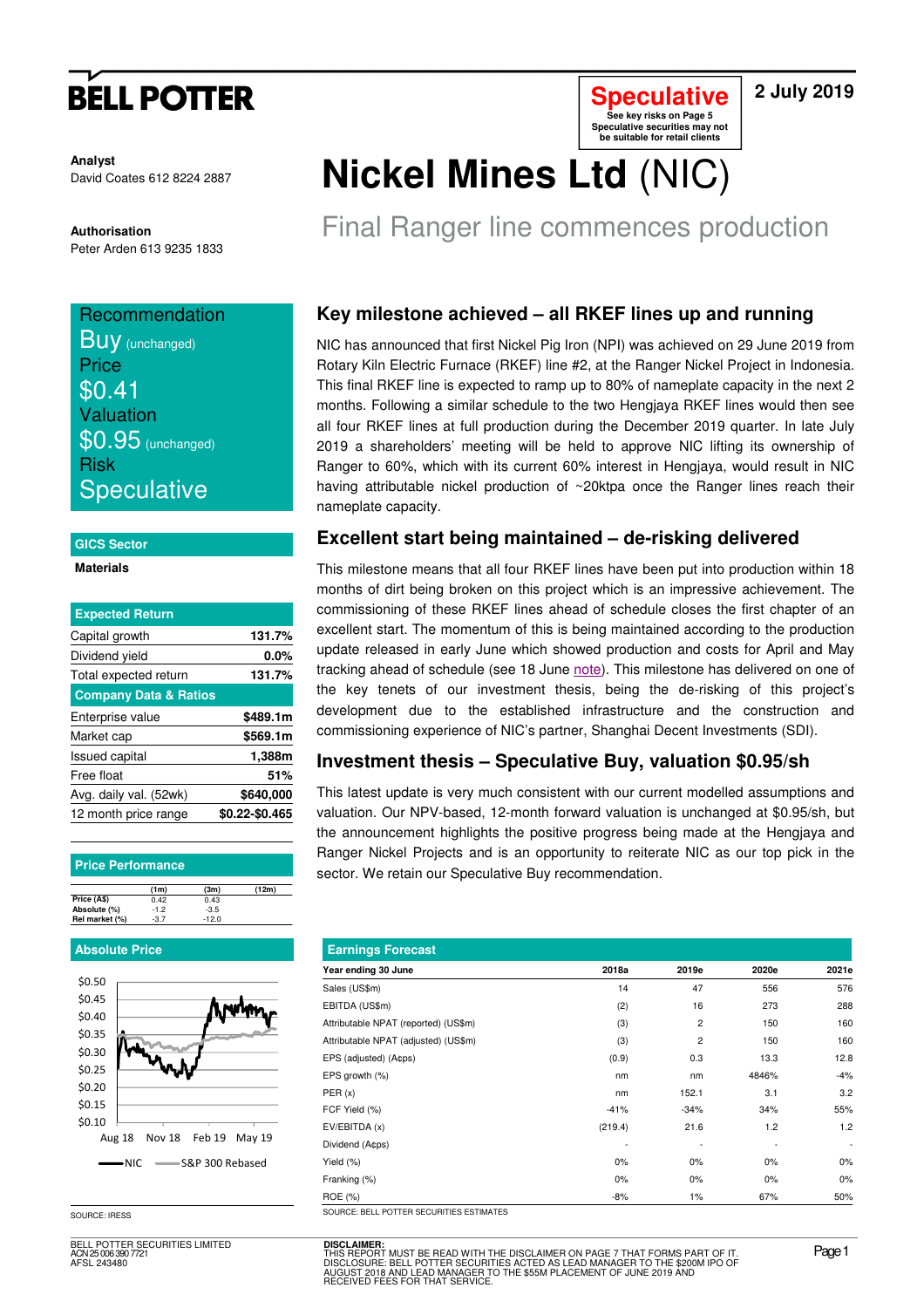# **Final Ranger line commences production**

### **Changes to our forecasts**

This latest update is very much consistent with our current modelled assumptions and valuation. We have made no major changes to our forecasts, which are summarised in the table below:

| Table 1 - Changes to our FY forecasts |                          |                          |               |                          |                          |               |                          |                          |                          |  |  |
|---------------------------------------|--------------------------|--------------------------|---------------|--------------------------|--------------------------|---------------|--------------------------|--------------------------|--------------------------|--|--|
|                                       | <b>Previous</b>          |                          |               | <b>New</b>               |                          |               | Change                   |                          |                          |  |  |
| Year end 30 June                      | <b>Jun-19</b>            | <b>Jun-20</b>            | <b>Jun-21</b> | <b>Jun-19</b>            | <b>Jun-20</b>            | <b>Jun-21</b> | <b>Jun-19</b>            | <b>Jun-20</b>            | <b>Jun-21</b>            |  |  |
| Prices & currency                     |                          |                          |               |                          |                          |               |                          |                          |                          |  |  |
| Nickel price (US\$/lb)                | 5.83                     | 7.15                     | 7.45          | 5.83                     | 7.15                     | 7.45          | $0\%$                    | $0\%$                    | 0%                       |  |  |
| Nickel price (US\$/t)                 | 12,859                   | 15,763                   | 16,424        | 12,859                   | 15,763                   | 16,424        | $0\%$                    | $0\%$                    | 0%                       |  |  |
| <b>US\$/A\$</b>                       | 0.72                     | 0.74                     | 0.75          | 0.72                     | 0.74                     | 0.75          | $0\%$                    | 0%                       | 0%                       |  |  |
| <b>Production &amp; costs</b>         |                          |                          |               |                          |                          |               |                          |                          |                          |  |  |
| Ore mined (Mt, 100%)                  | 581,380                  | 1,571,656                | 1,564,545     | 581,380                  | 1,571,656                | 1,564,545     | $0\%$                    | $0\%$                    | 0%                       |  |  |
| Nickel in ore (t, 100%)               | 7,176                    | 17,823                   | 17,742        | 7,176                    | 17,823                   | 17,742        | $0\%$                    | 0%                       | 0%                       |  |  |
| Nickel in ore (attributable)          | 5,741                    | 12,476                   | 11,177        | 5,741                    | 12,476                   | 11,177        | $0\%$                    | $0\%$                    | 0%                       |  |  |
| RKEF NPI production (t, 100%)         | 40,224                   | 280,000                  | 300,000       | 40,224                   | 280,000                  | 300,000       | $0\%$                    | $0\%$                    | 0%                       |  |  |
| Contained nickel (t, 100%)            | 5,390                    | 33,150                   | 33,000        | 5,390                    | 33,150                   | 33,000        | $0\%$                    | 0%                       | 0%                       |  |  |
| Contained nickel (t, attributable)    | 2,075                    | 19,890                   | 19,800        | 2,075                    | 19,890                   | 19,800        | $0\%$                    | 0%                       | 0%                       |  |  |
| Cash costs (US\$/t Ni)                | $\overline{\phantom{a}}$ | 7,792                    | 7,974         | $\overline{\phantom{a}}$ | 7,792                    | 7,974         | na                       | 0%                       | 0%                       |  |  |
| AISC (US\$/t Ni)                      | $\overline{\phantom{a}}$ | 7,841                    | 8,023         | $\overline{\phantom{a}}$ | 7,841                    | 8,023         | na                       | $0\%$                    | $0\%$                    |  |  |
| Earnings                              |                          |                          |               |                          |                          |               |                          |                          |                          |  |  |
| Revenue (attributable, US\$m)         | 43                       | 338                      | 347           | 43                       | 338                      | 347           | $0\%$                    | 0%                       | 0%                       |  |  |
| EBITDA (attributable, US\$m)          | 15                       | 165                      | 173           | 15                       | 165                      | 173           | $0\%$                    | 0%                       | 0%                       |  |  |
| NPAT (reported, attributable, US\$m)  | $\overline{\mathbf{c}}$  | 150                      | 160           | $\overline{\mathbf{c}}$  | 150                      | 160           | $0\%$                    | $0\%$                    | 0%                       |  |  |
| EPS (reported) (Acps)                 | 0                        | 13                       | 13            | 0                        | 13                       | 13            | $0\%$                    | $0\%$                    | 0%                       |  |  |
| PER(x)                                | 152.1                    | 3.1                      | 3.2           | 152.1                    | 3.1                      | 3.2           | $\overline{\phantom{a}}$ | $\overline{\phantom{a}}$ | $\overline{\phantom{a}}$ |  |  |
| EPS growth (%)                        | nm                       | 4846%                    | $-4%$         | nm                       | 4846%                    | $-4%$         | nm                       | 0%                       | 0%                       |  |  |
| DPS (Acps)                            | ÷,                       | $\overline{\phantom{a}}$ |               |                          | $\overline{\phantom{a}}$ |               | na                       | na                       | na                       |  |  |
| Yield                                 | $0\%$                    | 0%                       | 0%            | 0%                       | 0%                       | 0%            | $0\%$                    | $0\%$                    | 0%                       |  |  |
| NPV (A\$/sh)                          | 0.82                     | 0.95                     | 1.18          | 0.82                     | 0.95                     | 1.18          | 0%                       | 0%                       | $0\%$                    |  |  |
| Price Target (A\$/sh)                 |                          | 0.95                     |               |                          | 0.95                     |               |                          | 0%                       |                          |  |  |

SOURCE: COMPANY DATA AND BELL POTTER SECURITIES ESTIMATES

NIC is now trading on a CY20 P/E of only 3.1x – very cheap for what is in many respects a high growth industrial story.

Our NPV-based, 12-month forward valuation remains unchanged at \$0.95/sh. With upside of 131.7% from the last closing price, we retain our Speculative Buy recommendation.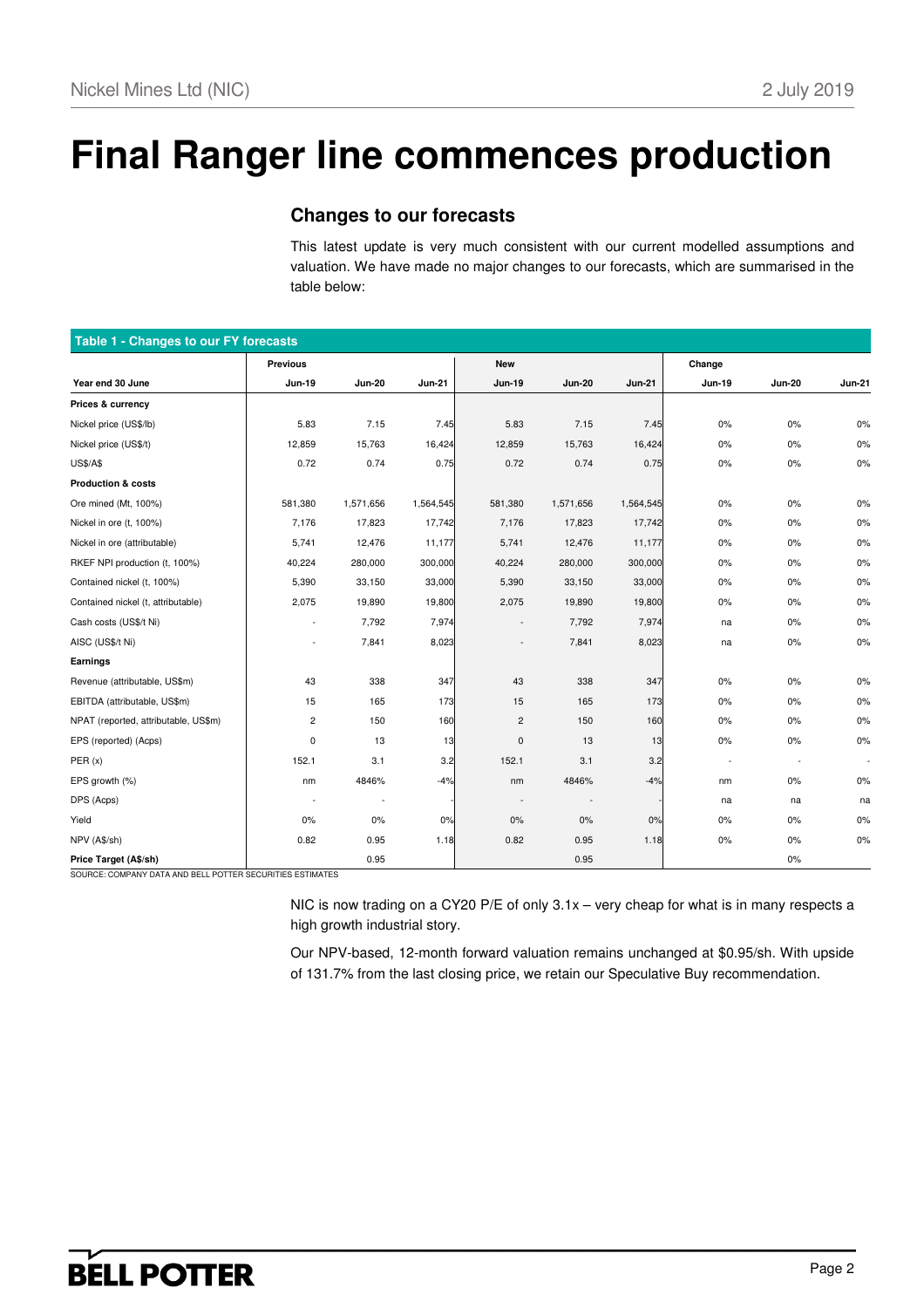### **Upcoming catalysts**

Upcoming catalysts for NIC include:

- Further production updates on ramp-up of the Hengjaya and Ranger Nickel RKEF lines. The Hengjaya Lines achieved nickel production above nameplate during the June quarter 2019 and the Ranger Lines are now both in production. The Ranger RKEF lines are expected to reach 80% of nameplate capacity in the September quarter 2019 and full production during the December quarter 2019;
- The June quarter production and cost report in July 2019; and
- The release of NIC's FY19 financial results in August 2019.

### **NIC vs the ASX Metals and Mining Index**

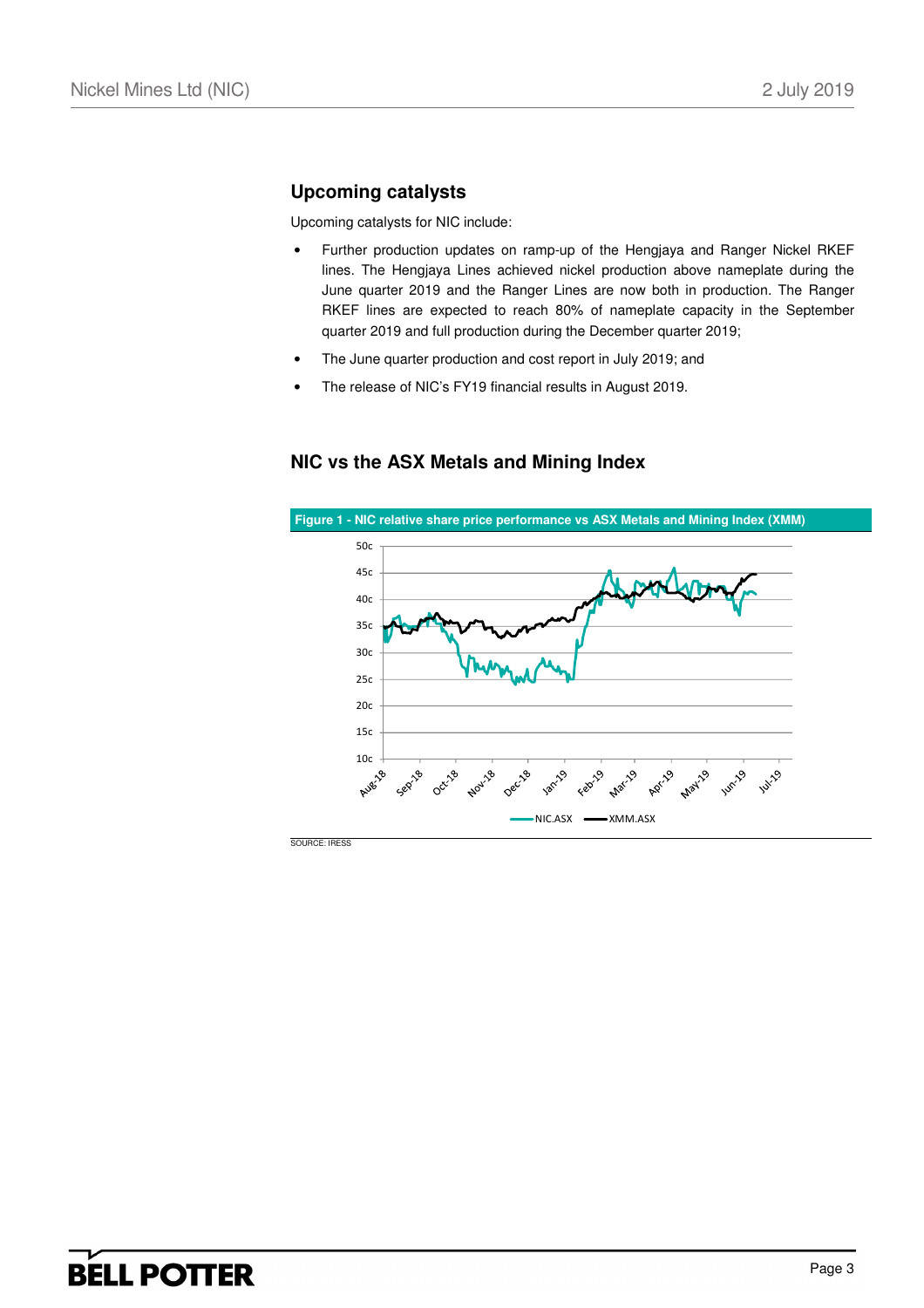## **Nickel Mines Limited (NIC)**

## **Company description: high grade, steady state producer**

Nickel Mines Limited ('Nickel Mines' or 'NIC') is a newly listed ASX company, formed in 2007. Its operations are focused in Central Sulawesi, Indonesia, where it holds a 60% interest two Rotary Kiln Electric Furnace (RKEF) lines (the Hengjaya lines) and a 17% interest in a further two RKEF lines (the Ranger lines) with Shanghai Decent Investments (SDI) a subsidiary of Tsingshan Group, the world's largest stainless steel producer. The RKEF lines are located in an existing, fully integrated stainless steel production facility, the Indonesian Morowali Industrial Park (IMIP), in Central Sulawesi, Indonesia. First production from the Hengjaya Lines was achieved on 31 January 2019 and these are on track to reach nameplate production of 16ktpa nickel in NPI (100% basis) during the June quarter 2019. The Ranger Lines are planned to commence production during the June quarter 2019.

NIC also holds an 80% interest in Hengjaya Mine ('HM'), a high-grade, long-life nickel laterite deposit, also in Central Sulawesi in close proximity to the IMIP. The balance of the asset is owned by NIC's local Indonesian partner. The HM produces Direct Shipping Ore (DSO), the bulk of which is sold into the IMIP facility for the production of Nickel Pig Iron (NPI), a key input into stainless steel production.

### **Investment thesis – Speculative Buy, valuation \$0.95/sh**

This latest update is very much consistent with our current modelled assumptions and valuation. Our NPV-based, 12-month forward valuation is unchanged at \$0.95/sh, but the announcement highlights the positive progress being made at the Hengjaya and Ranger Nickel Projects and is an opportunity to reiterate NIC as our top pick in the sector. We retain our Speculative Buy recommendation.

## **Valuation: \$0.95/sh**

Our 12-month forward NIC valuation incorporates DCF models of its attributable interests in the Hengjaya laterite nickel ore mine (HM), a 60% interest in the two Hengjaya Nickel RKEF lines and a 60% interest in the two Ranger Nickel RKEF lines. This includes assumptions around funding of the increased interest via the proposed US\$175m package of US\$80m debt and US\$95m of new equity, with US\$40m of this accepted by SDI in consideration for NIC's acquisition of a further 43% in the Ranger Nickel project.

We have constructed a discounted cash flow (DCF) model for NIC's attributable interest in these RKEF lines that are under construction at Tsingshan's IMIP facility and a DCF calculation for NIC's current 80% interest (declining to 49% from FY2023) in the Hengjaya laterite nickel ore mine. We also include a notional value for exploration and development projects, an estimate of corporate overhead costs and NIC's last reported net debt position. Our valuation is calculated on a fully diluted basis. Following the latest update, our valuation stands at \$0.95/sh.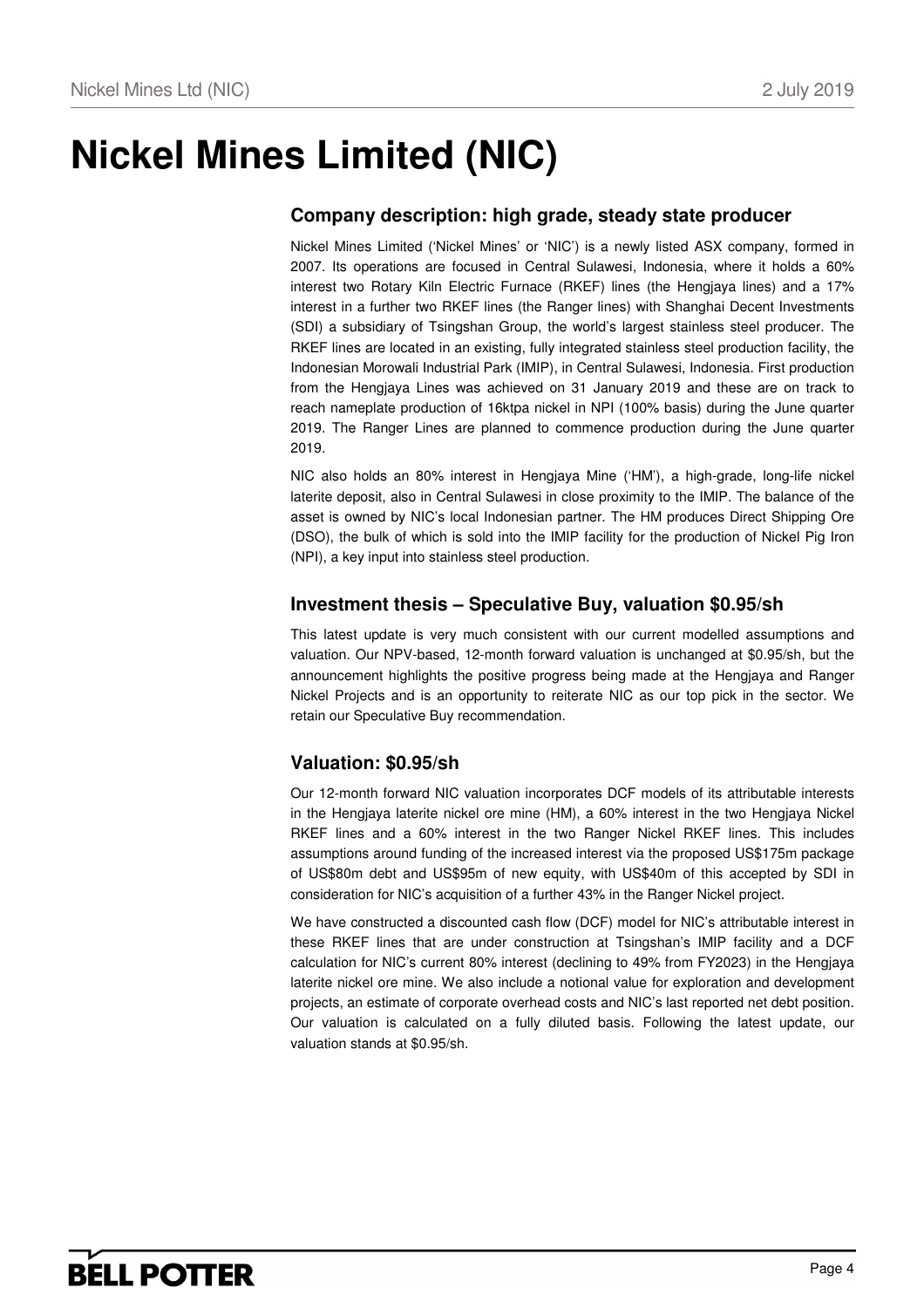### **Risks**

Key risks to our investment case include (but are not limited to):

- **Funding and capital management risks:** Funding and capital management risks can include access to debt and equity finance, maintaining covenants on debt finance, managing dividend payments and managing debt repayments. Exploration and development companies with no sales revenues are reliant on access to equity markets and debt financing to fund the advancement and development of their projects.
- **Operating and development risks:** Mining companies' assets are subject to risks associated with their operation and development. Risks for each company can be heightened depending on method of operation (e.g. underground versus open pit mining) or whether it is a single mine company. Development of mining assets may be subject to receiving permits, approvals timelines or weather events, causing delays to commissioning and commercial production.
- **Operating and capital cost fluctuations:** The cost and availability of exploration, development and mining inputs can fluctuate widely and cause significant differences between planned and actual operating and capital costs. Key operating costs are linked to energy and labour costs as well as access to, and availability of, technical skills, operating equipment and consumables.
- **Commodity price and exchange rate fluctuations:** The future earnings and valuations of exploration, development and producing Resources companies are subject to fluctuations in underlying commodity prices and foreign currency exchange rates.
- **Resource growth and mine life extensions:** The viability of future operations and the earnings forecasts and valuations reliant upon them may depend upon resource and reserve growth to extend mine lives, which is in turn dependent upon exploration success, of which there are no guarantees.
- **Regulatory changes risks:** Changes to the regulation of infrastructure and taxation (among other things) can impact the earnings and valuation of mining companies. NIC's assets are located in Sulawesi, Indonesia, which has in the past implemented regulatory changes related to mining project ownership, fiscal terms and mineral export requirements.
- **Sovereign risks:** Mining companies' assets are subject to the sovereign risks of the jurisdiction within which they are operating. NIC's assets are in Indonesia, a G20 country with one of the largest economies in SE Asia. Its sovereign debt is rated investment grade by the major ratings agencies.
- **Corporate/M&A risks:** Risks associated with M&A activity including differences between the entity's and the market's perception of value associated with completed transactions. NIC is the junior partner co-investing in production assets with a large, privately owned Chinese company. The strength and cohesiveness of this relationship over the long term has the potential to both add and reduce value to the partnership. One of the key mitigating factors in this respect has been the investment of a combined US\$50m by SDI and Wanlu Investments (US\$26m and US\$24m respectively) into NIC equity.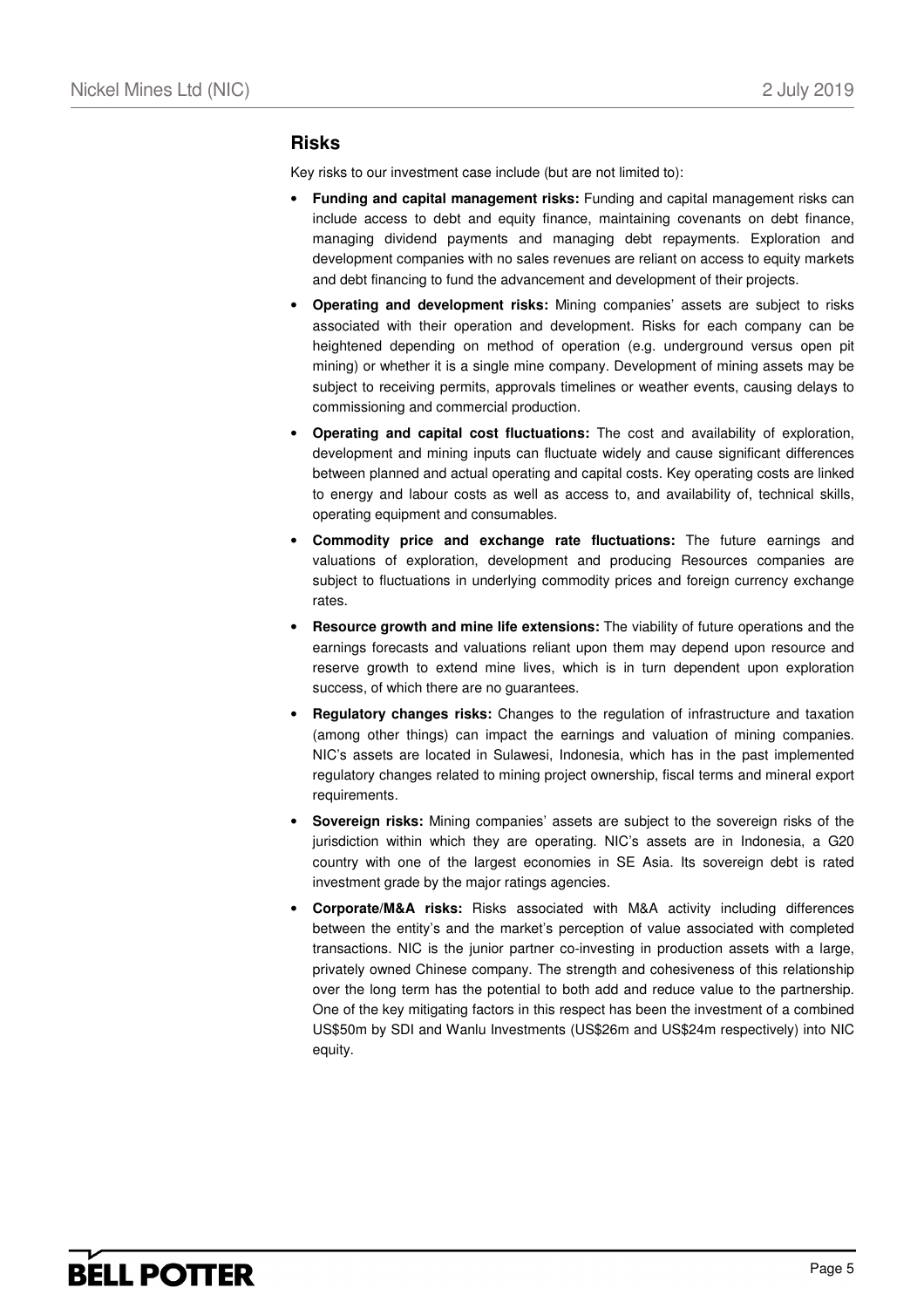## **Nickel Mines Ltd** as at 2 July 2019

### nickel Mines Library (1988). In the United States of the United States of the United States of the United Stat<br>The United States of the United States of the United States of the United States of the United States of the U Recommendation Buy, Speculative Price \$0.41 Valuation  $$0.95$

### **Table 2 - Financial summary**

| <b>PROFIT AND LOSS</b>                                  |                |        |        |                          |                |                | <b>FINANCIAL RATIOS</b>                               |                           |              |               |              |                |                |
|---------------------------------------------------------|----------------|--------|--------|--------------------------|----------------|----------------|-------------------------------------------------------|---------------------------|--------------|---------------|--------------|----------------|----------------|
| Year ending 30 June                                     | Unit           | 2017a  | 2018a  | 2019e                    | 2020e          | 2021e          | Year ending 30 June                                   | Unit                      | 2017a        | 2018a         | 2019e        | 2020e          | 2021e          |
| Revenue                                                 | US\$m          | 8.6    | 13.6   | 46.7                     | 555.6          | 575.6          | <b>VALUATION</b>                                      |                           |              |               |              |                |                |
| Expense                                                 | US\$m          | (11.9) | (15.1) | (30.9)                   | (282.5)        | (287.8)        | Attributable NPAT                                     | US\$m                     | (3.8)        | (3.3)         | 2.1          | 150.2          | 160.4          |
| <b>EBITDA</b>                                           | US\$m          | (3.3)  | (1.6)  | 15.8                     | 273.1          | 287.8          | Attributable NPAT                                     | A\$m                      | (5.1)        | (4.4)         | 2.9          | 202.9          | 213.8          |
| Depreciation                                            | US\$m          | (0.1)  | (0.1)  | (1.8)                    | (15.9)         | (15.8)         | <b>Reported EPS</b>                                   | Ac/sh                     | (1.6)        | (0.9)         | 0.3          | 13.3           | 12.8           |
| EBIT                                                    | US\$m          | (3.4)  | (1.6)  | 14.0                     | 257.2          | 272.0          | Adjusted EPS                                          | Ac/sh                     | (1.6)        | (0.9)         | 0.3          | 13.3           | 12.8           |
| Net interest expense                                    | US\$m          | (0.5)  | (0.7)  | 0.0                      | (2.4)          | (0.3)          | EPS growth                                            | $\%$                      | nm           | nm            | nm           | 4846%          | $-4%$          |
| Unrealised gains (Impairments)                          | US\$m          |        |        |                          |                |                | PER                                                   | x                         | nm           | nm            | 152.1x       | 3.1x           | 3.2x           |
| Other                                                   | US\$m          |        |        | (11.4)                   |                |                | <b>DPS</b>                                            | Ac/sh                     |              |               |              |                |                |
| PBT                                                     | <b>US\$m</b>   | (3.9)  | (2.3)  | 2.7                      | 254.7          | 271.7          | Franking                                              | %                         | 0%           | 0%            | 0%           | 0%             | 0%             |
| Tax expense                                             | US\$m          | 0.2    | (0.7)  | ÷                        | (3.4)          | (3.5)          | Yield                                                 | $\%$                      | 0%           | 0%            | 0%           | 0%             | 0%             |
| Consolidated profit (loss) for the year                 | US\$m          | (3.7)  | (2.9)  | 2.7                      | 251.3          | 268.1          | FCF/share                                             | Ac/sh                     | (0.0)        | (16.9)        | (13.9)       | 14.0           | 22.4           |
|                                                         | US\$m          |        |        |                          |                |                | FCF yield                                             |                           |              |               | $-34%$       | 34%            | 55%            |
| Non-Controlling Interest                                |                | 0.1    | 0.4    | (0.6)                    | (101.2)        | (107.8)        |                                                       | $\%$                      | 0%           | $-41%$        |              |                |                |
| Attributable NPAT (reported)                            | US\$m          | (3.8)  | (3.3)  | 2.1                      | 150.2          | 160.4          | P/FCFPS                                               | X                         | $-3676.3x$   | $-2.4x$       | $-2.9x$      | 2.9x           | 1.8x           |
| NPAT (underlying)                                       | US\$m          | (3.8)  | (3.3)  | 2.1                      | 150.2          | 160.4          | EV/EBITDA                                             | x                         | $-102.6x$    | $-219.4x$     | 21.6x        | 1.2x           | 1.2x           |
|                                                         |                |        |        |                          |                |                | <b>EBITDA</b> margin                                  | %                         | nm           | nm            | 34%          | 49%            | 50%            |
| <b>CASH FLOW</b>                                        |                |        |        |                          |                |                | EBIT margin                                           | %                         | nm           | nm            | 30%          | 46%            | 47%            |
| Year ending 30 June                                     | Unit           | 2017a  | 2018a  | 2019e                    | 2020e          | 2021e          | Return on assets                                      | %                         | $-27%$       | $-5%$         | 1%           | 54%            | 39%            |
| <b>OPERATING CASHFLOW</b>                               |                |        |        |                          |                |                | Return on equity                                      | %                         | 2029%        | -8%           | 1%           | 67%            | 50%            |
| Receipts                                                | US\$m          | 9.1    | 13.5   | 42.4                     | 504.7          | 573.6          | <b>LIQUIDITY &amp; LEVERAGE</b>                       |                           |              |               |              |                |                |
| Payments                                                | US\$m          | (8.8)  | (21.5) | (26.0)                   | (219.6)        | (286.5)        | Net debt (cash)                                       | \$m                       |              |               | (107)        | (167)          | (343)          |
| Tax                                                     | US\$m          |        |        |                          |                | (3.4)          | ND / E                                                | $\%$                      | $0\%$        | $0\%$         | $-35%$       | $-37%$         | $-56%$         |
| Net interest                                            | US\$m          | 0.0    | 0.1    | 0.0                      | (2.4)          | (0.3)          | $ND / (ND + E)$                                       | $\%$                      | 0%           | 0%            | $-55%$       | $-58%$         | $-127%$        |
| Other                                                   | US\$m          | (0.2)  | (0.3)  |                          |                |                | EBITDA / Interest                                     | x                         | $-6.1x$      | $-2.4x$       | nm           | 112.4x         | 981.3x         |
| Operating cash flow                                     | US\$m          | 0.1    | (8.2)  | 16.4                     | 282.7          | 283.4          |                                                       |                           |              |               |              |                |                |
| <b>INVESTING CASHFLOW</b>                               |                |        |        |                          |                |                | <b>ATTRIBUTABLE DATA - NICKEL MINES LTD</b>           |                           |              |               |              |                |                |
| Property, plant and equipment                           | US\$m          | (0.1)  | (0.7)  | (118.3)                  | (121.8)        | (2.5)          | Year ending 30 June<br>.                              | Unit                      | 2017a        | 2018a         | 2019e        | 2020e<br>337.7 | 2021e<br>346.7 |
| Mine development<br>Exploration & evaluation            | US\$m<br>US\$m |        |        | (7.6)<br>(0.2)           | (2.5)<br>(0.4) | (0.4)<br>(0.4) | Revenues<br><b>EBITDA</b>                             | US\$m<br>US\$m            | 6.9<br>(2.7) | 10.8<br>(1.2) | 43.1<br>14.9 | 164.8          | 172.5          |
| Other                                                   | US\$m          |        | (50.0) |                          |                |                | <b>NPAT</b>                                           | US\$m                     | (3.8)        | (3.3)         | 2.1          | 150.2          | 160.4          |
| Investing cash flow                                     | US\$m          | (0.1)  | (50.7) | (126.1)                  | (124.7)        | (3.3)          | Net distributable cash flow                           | US\$m                     | 0.1          | 0.0           | 95.4         | 125.9          | 144.3          |
| Free Cash Flow                                          | US\$m          | (0.0)  | (58.9) | (109.7)                  | 158.0          | 280.1          | EV/EBITDA                                             | $\boldsymbol{\mathsf{x}}$ | nm           | nm            | 22.9         | 2.1            | 2.0            |
|                                                         |                |        |        |                          |                |                | PER                                                   | X                         | nm           | nm            | 193.0        | 2.8            | 2.7            |
| <b>FINANCING CASHFLOW</b>                               |                |        |        |                          |                |                | P/FCF                                                 |                           | nm           | nm            | nm           | 3.3            | 3.0            |
| Share issues/(buy-backs)                                | US\$m          | 0.1    | 73.9   | 227.0                    |                |                |                                                       |                           |              |               |              |                |                |
| Debt proceeds                                           | US\$m          |        |        |                          | 80.0           |                | ORE RESERVE AND MINERAL RESOURCE                      |                           |              |               |              |                |                |
| Debt repayments                                         | US\$m          |        | (13.2) |                          |                | (16.0)         | Hengjaya Nickel Mine (HM)<br><b>Mineral Resources</b> |                           |              |               | Mdmt         | % Ni           | t Ni           |
| Distributions to non-controlling interests<br>Dividends | US\$m<br>US\$m |        |        |                          | (98.1)         | (103.8)        | Measured                                              |                           |              |               | 0.700        | 1.80%          | 12,600         |
| Other                                                   | US\$m          |        | (1.8)  | (11.4)                   |                |                | Indicated                                             |                           |              |               | 15.000       | 1.90%          | 285,000        |
| Financing cash flow                                     | US\$m          | 0.1    | 59.0   | 215.7                    | (18.1)         | (119.8)        | Inferred                                              |                           |              |               | 22.000       | 1.80%          | 396,000        |
| Change in cash                                          | US\$m          | 0.1    | 0.0    | 106.0                    | 139.9          | 160.3          | Total                                                 |                           |              |               | 38.000       | 1.80%          | 678,000        |
|                                                         |                |        |        |                          |                |                |                                                       |                           |              |               |              |                |                |
| <b>BALANCE SHEET</b>                                    |                |        |        |                          |                |                | <b>ASSUMPTIONS - Prices</b>                           |                           |              |               |              |                |                |
| Year ending 30 June                                     | Unit           | 2017a  | 2018a  | 2019e                    | 2020e          | 2021e          | Year ending 30 June avg                               | Unit                      | 2017a        | 2018a         | 2019e        | 2020e          | 2021e          |
| <b>ASSETS</b>                                           |                |        |        |                          |                |                |                                                       |                           |              |               |              |                |                |
|                                                         |                |        |        |                          |                |                |                                                       |                           |              |               |              |                |                |
| Cash & short term investments                           | US\$m          | 0.3    | 0.8    | 106.8                    | 246.7          | 407.0          | Nickel                                                | <b>US\$/lb</b>            | \$4.60       | \$5.65        | \$5.83       | \$7.15         | \$7.45         |
| Accounts receivable                                     | US\$m          | 0.3    | 0.4    | 4.7                      | 55.6           | 57.6           | Nickel                                                | <b>US\$/t</b>             | \$10,141     | \$12,456      | \$12,859     | \$15,763       | \$16,424       |
| Property, plant & equipment                             | US\$m          | 26.3   | 76.6   | 193.4                    | 301.7          | 290.7          | Currency                                              |                           |              |               |              |                |                |
| Mine development expenditure                            | US\$m          |        |        | 7.3                      | 7.6            | 5.8            | AUD:USD                                               |                           | 0.75         | 0.78          | 0.72         | 0.74           | 0.75           |
| Exploration & evaluation                                | US\$m          |        |        | 0.2                      | 0.4            | 0.7            |                                                       |                           |              |               |              |                |                |
| Other                                                   | US\$m          | 1.1    | 1.6    | 1.6                      | 1.6            | 1.6            | <b>ASSUMPTIONS - Production &amp; costs</b>           |                           |              |               |              |                |                |
| <b>Total assets</b>                                     | US\$m          | 27.9   | 79.4   | 314.0                    | 613.5          | 763.3          | Year ending 30 June                                   | Unit                      | 2017a        | 2018a         | 2019e        | 2020e          | 2021e          |
| <b>LIABILITIES</b>                                      |                |        |        |                          |                |                | Hengjaya Mine                                         |                           |              |               |              |                |                |
| Accounts payable                                        | US\$m          | 12.3   | 2.9    | 7.7                      | 70.6           | 72.0           | Ore mined                                             | wmt                       | 303,597      | 391,362       | 581,380      | 1,571,656      | 1,564,545      |
| Income tax payable                                      | US\$m          | 0.4    | 0.7    |                          | 3.4            | 3.5            | Ore grade                                             | % Ni                      | 2.1%         | 2.1%          | 2.0%         | 1.8%           | 1.8%           |
| Borrowings                                              | US\$m          | 13.5   |        | $\overline{\phantom{a}}$ | 80.0           | 64.0           | Nickel in ore                                         | t Ni                      | 6,254        | 8,062         | 7,176        | 17,823         | 17,742         |
|                                                         |                |        | 0.8    |                          |                |                |                                                       |                           |              |               |              |                |                |
| Other                                                   | US\$m          | 0.6    |        | 1.4                      | 1.4            | 1.4            | Nickel in ore (attributable)                          | t Ni                      | 5,003        | 6,450         | 5,741        | 12,476         | 11,177         |
| <b>Total liabilities</b>                                | US\$m          | 26.8   | 4.3    | 9.1                      | 155.5          | 140.9          | <b>RKEF (IMIP)</b>                                    |                           |              |               |              |                |                |
| <b>SHAREHOLDER'S EQUITY</b>                             |                |        |        |                          |                |                | NPI production                                        | t                         |              |               | 40,224       | 280,000        | 300,000        |
| Share capital                                           | US\$m          | 26.2   | 103.1  | 330.1                    | 330.1          | 330.1          | Contained nickel                                      | t Ni                      |              |               | 5,390        | 33,150         | 33,000         |
| Reserves                                                | US\$m          | (0.6)  | (0.6)  | (0.6)                    | (0.6)          | (0.6)          | Contained nickel (attributable)                       | t Ni                      |              |               | 2,075        | 19,890         | 19,800         |
| Retained earnings                                       | US\$m          | (26.0) | (29.3) | (27.1)                   | 123.0          | 283.4          | Costs                                                 |                           |              |               |              |                |                |
| <b>Total equity</b>                                     | US\$m          | (0.4)  | 73.2   | 302.4                    | 452.6          | 612.9          | Cash costs                                            | US\$/t Ni                 |              |               |              | \$7,792        | \$7,974        |
| Weighted average shares                                 | m              | 316.6  | 461.8  | 1,094.2                  | 1,522.4        | 1,664.9        | All-in-Sustaining-Costs (AISC)                        | US\$/t Ni                 |              |               |              | \$7,841        | \$8,023        |
|                                                         |                |        |        |                          |                |                |                                                       |                           |              |               |              |                |                |
| <b>CAPITAL STRUCTURE</b>                                |                |        |        |                          |                |                | <b>VALUATION</b>                                      |                           |              |               |              |                |                |

**Shareholder % m** Directors and Management 18.1% 302.0 Shanghai Decent (SDI) 9.7% 161.7<br>
Shanghai Wanlu 9.0% 149.3<br>
BlackRock Investment Management 19.9% 16.9% 16.9% 17.9

Regal FM 4.3% 71.0

| <b>PROFIT AND LOSS</b>                                                                                                                                                                           |                |                                          |                  |                          |                  |                    | <b>FINANCIAL RATIOS</b>                               |               |            |                |              |              |               |
|--------------------------------------------------------------------------------------------------------------------------------------------------------------------------------------------------|----------------|------------------------------------------|------------------|--------------------------|------------------|--------------------|-------------------------------------------------------|---------------|------------|----------------|--------------|--------------|---------------|
| Year ending 30 June                                                                                                                                                                              | Unit           | 2017a                                    | 2018a            | 2019e                    | 2020e            | 2021e              | Year ending 30 June                                   | Unit          | 2017a      | 2018a          | 2019e        | 2020e        | 2021e         |
| Revenue                                                                                                                                                                                          | US\$m          | 8.6                                      | 13.6             | 46.7                     | 555.6            | 575.6              | <b>VALUATION</b>                                      |               |            |                |              |              |               |
| Expense                                                                                                                                                                                          | US\$m          | (11.9)                                   | (15.1)           | (30.9)                   | (282.5)          | (287.8)            | Attributable NPAT                                     | US\$m         | (3.8)      | (3.3)          | 2.1          | 150.2        | 160.4         |
| EBITDA                                                                                                                                                                                           | US\$m          | (3.3)                                    | (1.6)            | 15.8                     | 273.1            | 287.8              | Attributable NPAT                                     | A\$m          | (5.1)      | (4.4)          | 2.9          | 202.9        | 213.8         |
| Depreciation                                                                                                                                                                                     | US\$m          | (0.1)                                    | (0.1)            | (1.8)                    | (15.9)           | (15.8)             | <b>Reported EPS</b>                                   | Ac/sh         | (1.6)      | (0.9)          | 0.3          | 13.3         | 12.8          |
| EBIT                                                                                                                                                                                             | US\$m          | (3.4)                                    | (1.6)            | 14.0                     | 257.2            | 272.0              | <b>Adjusted EPS</b>                                   | Ac/sh         | (1.6)      | (0.9)          | 0.3          | 13.3         | 12.8          |
| Net interest expense                                                                                                                                                                             | US\$m<br>US\$m | (0.5)                                    | (0.7)            | 0.0                      | (2.4)            | (0.3)              | EPS growth<br>PER                                     | $\%$          | nm         | nm             | nm<br>152.1x | 4846%        | $-4%$<br>3.2x |
| Unrealised gains (Impairments)<br>Other                                                                                                                                                          | US\$m          |                                          |                  |                          |                  |                    | <b>DPS</b>                                            | x             | nm         | nm             |              | 3.1x         |               |
| PBT                                                                                                                                                                                              | US\$m          | (3.9)                                    | (2.3)            | (11.4)<br>2.7            | 254.7            | 271.7              | Franking                                              | Ac/sh<br>$\%$ | 0%         | 0%             | 0%           | 0%           | 0%            |
| Tax expense                                                                                                                                                                                      | US\$m          | 0.2                                      | (0.7)            |                          | (3.4)            | (3.5)              | Yield                                                 | $\%$          | 0%         | 0%             | 0%           | 0%           | 0%            |
| Consolidated profit (loss) for the year                                                                                                                                                          | US\$m          | (3.7)                                    | (2.9)            | 2.7                      | 251.3            | 268.1              | FCF/share                                             | Ac/sh         | (0.0)      | (16.9)         | (13.9)       | 14.0         | 22.4          |
| Non-Controlling Interest                                                                                                                                                                         | US\$m          | 0.1                                      | 0.4              | (0.6)                    | (101.2)          | (107.8)            | FCF yield                                             | $\%$          | 0%         | $-41%$         | $-34%$       | 34%          | 55%           |
| Attributable NPAT (reported)                                                                                                                                                                     | US\$m          | (3.8)                                    | (3.3)            | 2.1                      | 150.2            | 160.4              | P/FCFPS                                               | x             | $-3676.3x$ | $-2.4x$        | $-2.9x$      | 2.9x         | 1.8x          |
| NPAT (underlying)                                                                                                                                                                                | US\$m          | (3.8)                                    | (3.3)            | 2.1                      | 150.2            | 160.4              | EV/EBITDA                                             | x             | $-102.6x$  | $-219.4x$      | 21.6x        | 1.2x         | 1.2x          |
|                                                                                                                                                                                                  |                |                                          |                  |                          |                  |                    | EBITDA margin                                         | $\%$          | nm         | nm             | 34%          | 49%          | 50%           |
| <b>CASH FLOW</b>                                                                                                                                                                                 |                |                                          |                  |                          |                  |                    | EBIT margin                                           | $\%$          | nm         | nm             | 30%          | 46%          | 47%           |
| Year ending 30 June                                                                                                                                                                              | Unit           | 2017a                                    | 2018a            | 2019e                    | 2020e            | 2021e              | Return on assets                                      | $\%$          | $-27%$     | $-5%$          | 1%           | 54%          | 39%           |
| <b>OPERATING CASHFLOW</b>                                                                                                                                                                        |                |                                          |                  |                          |                  |                    | Return on equity                                      | $\%$          | 2029%      | $-8%$          | 1%           | 67%          | 50%           |
| Receipts                                                                                                                                                                                         | US\$m          | 9.1                                      | 13.5             | 42.4                     | 504.7            | 573.6              | <b>LIQUIDITY &amp; LEVERAGE</b>                       |               |            |                |              |              |               |
| Payments                                                                                                                                                                                         | US\$m          | (8.8)                                    | (21.5)           | (26.0)                   | (219.6)          | (286.5)            | Net debt (cash)                                       | \$m           |            | $\overline{a}$ | (107)        | (167)        | (343)         |
| Tax                                                                                                                                                                                              | US\$m          |                                          |                  |                          |                  | (3.4)              | ND / E                                                | $\%$          | 0%         | 0%             | $-35%$       | $-37%$       | $-56%$        |
| Net interest                                                                                                                                                                                     | US\$m          | 0.0                                      | 0.1              | 0.0                      | (2.4)            | (0.3)              | $ND / (ND + E)$                                       | %             | 0%         | 0%             | $-55%$       | $-58%$       | $-127%$       |
| Other                                                                                                                                                                                            | US\$m          | (0.2)                                    | (0.3)            |                          |                  |                    | EBITDA / Interest                                     | x             | $-6.1x$    | $-2.4x$        | nm           | 112.4x       | 981.3x        |
| Operating cash flow<br><b>INVESTING CASHFLOW</b>                                                                                                                                                 | US\$m          | 0.1                                      | (8.2)            | 16.4                     | 282.7            | 283.4              | <b>ATTRIBUTABLE DATA - NICKEL MINES LTD</b>           |               |            |                |              |              |               |
| Property, plant and equipment                                                                                                                                                                    | US\$m          | (0.1)                                    | (0.7)            | (118.3)                  | (121.8)          | (2.5)              | Year ending 30 June                                   | Unit          | 2017a      | 2018a          | 2019e        | 2020e        | 2021e         |
| Mine development                                                                                                                                                                                 | US\$m          |                                          |                  | (7.6)                    | (2.5)            | (0.4)              | Revenues                                              | US\$m         | 6.9        | 10.8           | 43.1         | 337.7        | 346.7         |
| Exploration & evaluation                                                                                                                                                                         | US\$m          |                                          |                  | (0.2)                    | (0.4)            | (0.4)              | <b>EBITDA</b>                                         | US\$m         | (2.7)      | (1.2)          | 14.9         | 164.8        | 172.5         |
| Other                                                                                                                                                                                            | US\$m          |                                          | (50.0)           |                          |                  |                    | <b>NPAT</b>                                           | US\$m         | (3.8)      | (3.3)          | 2.1          | 150.2        | 160.4         |
| Investing cash flow<br><i>Free Cash Flow</i>                                                                                                                                                     | US\$m<br>US\$m | (0.1)                                    | (50.7)<br>(58.9) | (126.1)<br>(109.7)       | (124.7)<br>158.0 | (3.3)<br>280.1     | Net distributable cash flow<br>EV/EBITDA              | US\$m         | 0.1        | 0.0            | 95.4<br>22.9 | 125.9<br>2.1 | 144.3<br>2.0  |
|                                                                                                                                                                                                  |                | (0.0)                                    |                  |                          |                  |                    | PER                                                   | x<br>x        | nm<br>nm   | nm<br>nm       | 193.0        | 2.8          | 2.7           |
| <b>FINANCING CASHFLOW</b>                                                                                                                                                                        |                |                                          |                  |                          |                  |                    | P/FCF                                                 | X             | nm         | nm             | nm           | 3.3          | 3.0           |
| Share issues/(buy-backs)                                                                                                                                                                         | US\$m          | 0.1                                      | 73.9             | 227.0                    |                  |                    |                                                       |               |            |                |              |              |               |
| Debt proceeds                                                                                                                                                                                    | US\$m          |                                          |                  |                          | 80.0             |                    | ORE RESERVE AND MINERAL RESOURCE                      |               |            |                |              |              |               |
| Debt repayments<br>Distributions to non-controlling interests                                                                                                                                    | US\$m<br>US\$m |                                          | (13.2)           | J.                       | (98.1)           | (16.0)<br>(103.8)  | Hengjaya Nickel Mine (HM)<br><b>Mineral Resources</b> |               |            |                | Mdmt         | % Ni         | t Ni          |
| Dividends                                                                                                                                                                                        | US\$m          |                                          |                  |                          |                  |                    | Measured                                              |               |            |                | 0.700        | 1.80%        | 12,600        |
| Other                                                                                                                                                                                            | US\$m          |                                          | (1.8)            | (11.4)                   |                  |                    | Indicated                                             |               |            |                | 15.000       | 1.90%        | 285,000       |
| <b>Financing cash flow</b>                                                                                                                                                                       | US\$m          | 0.1                                      | 59.0             | 215.7                    | (18.1)           | (119.8)            | Inferred                                              |               |            |                | 22.000       | 1.80%        | 396,000       |
| Change in cash                                                                                                                                                                                   | US\$m          | 0.1                                      | 0.0              | 106.0                    | 139.9            | 160.3              | Total                                                 |               |            |                | 38.000       | 1.80%        | 678,000       |
|                                                                                                                                                                                                  |                |                                          |                  |                          |                  |                    |                                                       |               |            |                |              |              |               |
|                                                                                                                                                                                                  |                |                                          |                  |                          |                  |                    |                                                       |               |            |                |              |              |               |
| <b>BALANCE SHEET</b>                                                                                                                                                                             |                |                                          |                  |                          |                  |                    | <b>ASSUMPTIONS - Prices</b>                           |               |            |                |              |              |               |
| Year ending 30 June                                                                                                                                                                              | Unit           | 2017a                                    | 2018a            | 2019e                    | 2020e            | 2021e              | Year ending 30 June avg                               | Unit          | 2017a      | 2018a          | 2019e        | 2020e        | 2021e         |
| ASSETS                                                                                                                                                                                           |                |                                          |                  |                          |                  |                    |                                                       |               |            |                |              |              |               |
| Cash & short term investments                                                                                                                                                                    | US\$m          | 0.3                                      | 0.8              | 106.8                    | 246.7            | 407.0              | Nickel                                                | US\$/lb       | \$4.60     | \$5.65         | \$5.83       | \$7.15       | \$7.45        |
| Accounts receivable                                                                                                                                                                              | US\$m          | 0.3                                      | 0.4              | 4.7                      | 55.6             | 57.6               | Nickel                                                | US\$/t        | \$10,141   | \$12,456       | \$12,859     | \$15,763     | \$16,424      |
| Property, plant & equipment                                                                                                                                                                      | US\$m          | 26.3                                     | 76.6             | 193.4                    | 301.7            | 290.7              | Currency                                              |               |            |                |              |              |               |
| Mine development expenditure                                                                                                                                                                     | US\$m          |                                          |                  | 7.3                      | 7.6              | 5.8                | AUD:USD                                               |               | 0.75       | 0.78           | 0.72         | 0.74         | 0.75          |
| Exploration & evaluation                                                                                                                                                                         | US\$m          |                                          |                  | 0.2                      | 0.4              | 0.7                |                                                       |               |            |                |              |              |               |
| Other                                                                                                                                                                                            | US\$m          | 1.1                                      | 1.6              | 1.6                      | 1.6              | 1.6                | <b>ASSUMPTIONS - Production &amp; costs</b>           |               |            |                |              |              |               |
| <b>Total assets</b>                                                                                                                                                                              | US\$m          | 27.9                                     | 79.4             | 314.0                    | 613.5            | 763.3              | Year ending 30 June                                   | Unit          | 2017a      | 2018a          | 2019e        | 2020e        | 2021e         |
| LIABILITIES                                                                                                                                                                                      |                |                                          |                  |                          |                  |                    | Hengjaya Mine                                         |               |            |                |              |              |               |
| Accounts payable                                                                                                                                                                                 | US\$m          | 12.3                                     | 2.9              | 7.7                      | 70.6             | 72.0               | Ore mined                                             | wmt           | 303,597    | 391,362        | 581,380      | 1,571,656    | 1,564,545     |
| Income tax payable                                                                                                                                                                               | US\$m          | 0.4                                      | 0.7              |                          | 3.4              | 3.5                | Ore grade                                             | % Ni          | 2.1%       | 2.1%           | 2.0%         | 1.8%         | 1.8%          |
| Borrowings                                                                                                                                                                                       | US\$m          | 13.5                                     |                  | $\overline{\phantom{a}}$ | 80.0             | 64.0               | Nickel in ore                                         | t Ni          | 6,254      | 8,062          | 7,176        | 17,823       | 17,742        |
| Other                                                                                                                                                                                            | US\$m          | 0.6                                      | 0.8              | 1.4                      | 1.4              | 1.4                | Nickel in ore (attributable)                          | t Ni          | 5,003      | 6,450          | 5,741        | 12,476       | 11,177        |
| <b>Total liabilities</b>                                                                                                                                                                         | US\$m          | 26.8                                     | 4.3              | 9.1                      | 155.5            | 140.9              | <b>RKEF (IMIP)</b>                                    |               |            |                |              |              |               |
| <b>SHAREHOLDER'S EQUITY</b>                                                                                                                                                                      |                |                                          |                  |                          |                  |                    | NPI production                                        | t             |            |                | 40,224       | 280,000      | 300,000       |
| Share capital                                                                                                                                                                                    | US\$m          | 26.2                                     | 103.1            | 330.1                    | 330.1            | 330.1              | Contained nickel                                      | t Ni          |            |                | 5,390        | 33,150       | 33,000        |
| Reserves                                                                                                                                                                                         | US\$m          | (0.6)                                    | (0.6)            | (0.6)                    | (0.6)            | (0.6)              | Contained nickel (attributable)                       | t Ni          |            |                | 2,075        | 19,890       | 19,800        |
| Retained earnings                                                                                                                                                                                | US\$m          | (26.0)                                   | (29.3)           | (27.1)                   | 123.0            | 283.4              | Costs                                                 |               |            |                |              |              |               |
|                                                                                                                                                                                                  | US\$m          | (0.4)                                    | 73.2             | 302.4                    | 452.6            | 612.9              | Cash costs                                            | US\$/t Ni     |            |                |              | \$7,792      | \$7,974       |
|                                                                                                                                                                                                  | m              | 316.6                                    | 461.8            | 1,094.2                  | 1,522.4          | 1,664.9            | All-in-Sustaining-Costs (AISC)                        | US\$/t Ni     |            |                |              | \$7,841      | \$8,023       |
|                                                                                                                                                                                                  |                |                                          |                  |                          |                  |                    |                                                       |               |            |                |              |              |               |
| <b>Total equity</b><br>Weighted average shares<br><b>CAPITAL STRUCTURE</b>                                                                                                                       |                |                                          |                  |                          |                  |                    | <b>VALUATION</b><br>Ordinary shares (m)               |               |            |                |              |              | 1,664.9       |
|                                                                                                                                                                                                  | m              |                                          |                  |                          |                  |                    |                                                       |               |            |                |              |              |               |
| Shares on issue<br>Total shares on issue                                                                                                                                                         | m              |                                          |                  |                          |                  | 1,245.2<br>1,664.9 | Options in the money (m)<br>Total shares diluted (m)  |               |            |                |              |              |               |
| Share price                                                                                                                                                                                      | A\$/sh         | (add 419.7m escrow and placement shares) |                  |                          |                  | 0.410              |                                                       |               |            | Valuation      |              |              | 1,664.9       |
|                                                                                                                                                                                                  | A\$m           |                                          |                  |                          |                  | 569.1              | Sum-of-the-parts                                      |               |            | A\$m           | A\$/sh       |              |               |
|                                                                                                                                                                                                  | A\$m           |                                          |                  |                          |                  | 80.0               | RKEF (NPV12)                                          |               |            | 1,430.4        | 0.86         |              |               |
|                                                                                                                                                                                                  | A\$m           |                                          |                  |                          |                  | 489.1              | Hengjaya Mine (NPV12)                                 |               |            | 63.0           | 0.04         |              |               |
|                                                                                                                                                                                                  | m              |                                          |                  |                          |                  | 0.0                | Other exploration                                     |               |            | 25.0           | 0.02         |              |               |
|                                                                                                                                                                                                  | m              |                                          |                  |                          |                  | 0.0                | Corporate overheads                                   |               |            | (18.6)         | (0.01)       |              |               |
|                                                                                                                                                                                                  | m              |                                          |                  |                          |                  | 1,664.9            | Subtotal                                              |               |            | 1,499.8        | 0.90         |              |               |
| Market capitalisation<br>Net cash<br>Enterprise value (undiluted)<br>Options outstanding (m)<br>Options (in the money)<br>Issued shares (diluted for options)<br>Market capitalisation (diluted) | A\$m           |                                          |                  |                          |                  | 682.6              | Net cash (debt)                                       |               |            | 80.0           | 0.05         |              |               |
| Net cash + options                                                                                                                                                                               | A\$m           |                                          |                  |                          |                  | 80.0               | <b>Total (undiluted)</b>                              |               |            | 1,579.8        | 0.95         |              |               |
| Enterprise value (diluted)                                                                                                                                                                       | A\$m           |                                          |                  |                          |                  | 602.6              | Dilutive effect of options                            |               |            |                |              |              |               |
| <b>MAJOR SHAREHOLDERS</b>                                                                                                                                                                        |                |                                          |                  |                          |                  |                    | Add cash from options                                 |               |            |                |              |              |               |

SOURCE: BELL POTTER SECURITIES ESTIMATES

Shanghai Wanlu

BlackRock Investment Management